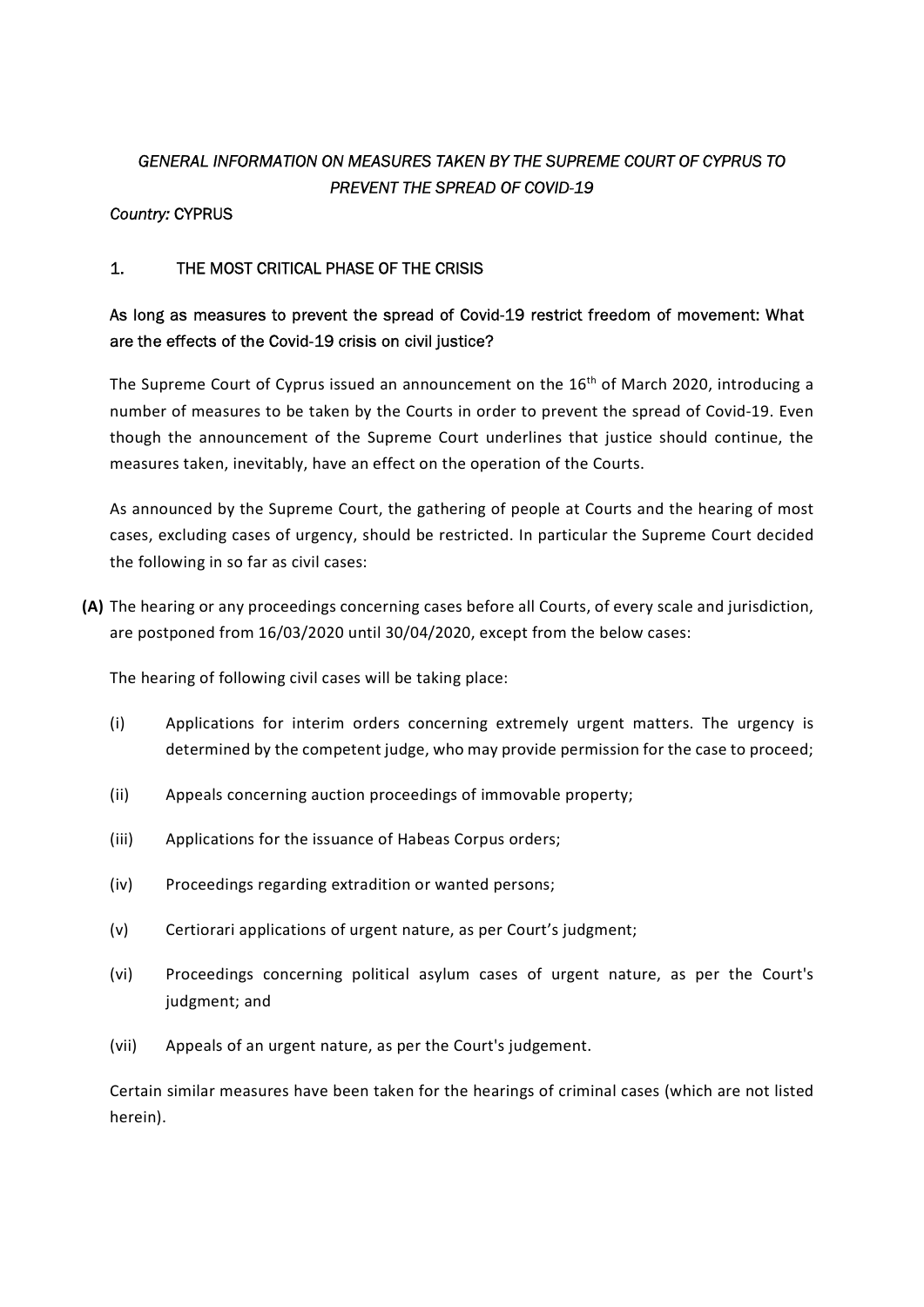- (B) The Registrar of Courts will only accept the filing of the following cases:
	- (i) Legal actions, general applications or other proceedings which are accompanied by applications for the issuance of interim orders of urgency nature. The urgency is determined by the competent Court;
	- (ii) Appeals in relation to auction of immovable property;
	- (iii) Appeals and certioraris of urgent nature, as per Court's judgment;
	- (iv) Application in relation to extradition or wanted persons; and
	- (v) Certain other criminal cases.

Additionally, the filing of cases as per deadlines and/or statutory time bar set in the Constitution or Law is allowed.

A person may take oath before the Registrar of Courts only in extremely urgent cases, as determined by the competent Registrar.

- (C) The Supreme Court has also suspended all deadlines stipulated under the Civil Procedures Rules until the 30<sup>th</sup> of April 2020.
- (D) Any matters regarding the operation of the Courts which may arise by virtue of the said announcement will be determined by appropriate decisions of the President of each relevant Court. The Supreme Court retains the power to amend the current directions at any time.

All cases affected by the above measures shall be re-scheduled to a new date which will be communicated by the Court.

## What are the consequences of the Covid 19 pandemic once the pandemic has abated, in the gradual return to a new normality and what are the long-term effects?

Further to the aforementioned measures taken by the Supreme Court of Cyprus, the Government has implemented a number of measures to prevent the spread of the virus which include a partial lockdown regime. These measures include compulsory quarantine for certain people, closing down schools and certain types of businesses (e.g. cafeterias, bars, gyms and retail shops), as well as restricting flights from abroad. Restrictive measures have been implemented on the movement of persons, requiring authorization for movement and prohibiting late night movement. On the 9<sup>th</sup>